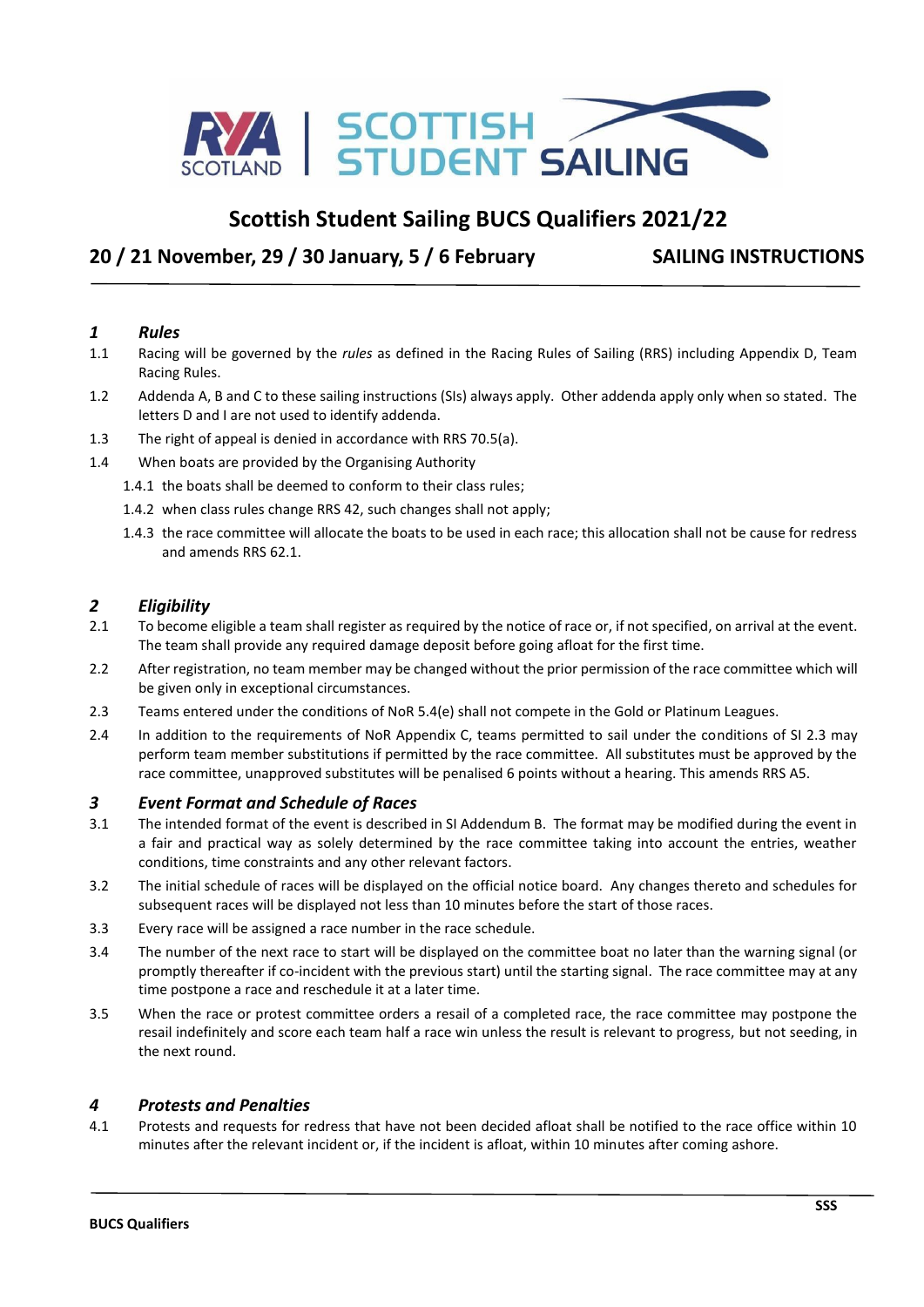- 4.2 The protest committee may refuse to hear a protest or request for redress unless its outcome is relevant to progress, but not seeding, in the next round of the competition. This amends RRS 63.1.
- 4.3 When RRS D2 applies and the race umpires together with one other umpire (when available) decide that a boat has broken RRS 14 and there is damage or injury, they may penalise her team by half a race win without a hearing. The boat will be informed as soon as practical and may request a hearing. Any penalty after a hearing will be in accordance with RRS D3.1(d). This amends RRS 63.1.
- 4.4 When the race committee decides that a boat has broken SI A4.3, Time Limit for Starting, or has failed to sail the course and broken RRS 28.2, it shall penalise her 6 points without a hearing. This amends RRS A5.
- 4.5 When the race committee decides that a competitor has broken SI A1.5, personal flotation device, or SI A1.6, wet or dry suits, it may penalise the competitor's team one race win without a hearing. This amends RRS A5.
- 4.6 When the protest committee decides that a breach of a rule, other than a rule of RRS Part 2, has had no significant effect on the outcome of a race, it may make any arrangement it decides is equitable, which may be to order a resail or to impose no penalty. This amends RRS 64.1 and D3.1.

#### *5 Risk Statement, Insurance*

5.1 Rule 3 of the Racing Rules of Sailing states: "The responsibility for a boat's decision to participate in a race or to continue racing is hers alone."

Sailing is by its nature an unpredictable sport and therefore inherently involves an element of risk. By taking part in the event, each competitor agrees and acknowledges that:

- (a) They are aware of the inherent element of risk involved in the sport and accept responsibility for the exposure of themselves, their crew and their boat to such inherent risk whilst taking part in the event;
- (b) They are responsible for the safety of themselves, their crew, their boat and their other property whether afloat or ashore;
- (c) They accept responsibility for any injury, damage or loss to the extent caused by their own actions or omissions;
- (d) Their boat is in good order, equipped to sail in the event and they are fit to participate;
- (e) The provision of a race management team, patrol boats and other officials and volunteers by the event organiser does not relieve them of their own responsibilities;
- (f) The provision of patrol boat cover is limited to such assistance, particularly in extreme weather conditions, as can be practically provided in the circumstances; and
- (g) It is their responsibility to familiarise themselves with any risks specific to this venue or this event drawn to their attention in any rules and information produced for the venue or event and to attend any safety briefing held for the event.
- 5.2 When the boats are provided by the competitors, the boat is required to hold adequate insurance and in particular to hold insurance against third party claims in the sum of at least three million pounds (£3,000,000), unless a different sum is specified in the notice of race.

#### *Index to SI Addenda*

*Not all addenda will apply to every event; see SIs 1.2 and A5.1.*

#### Addenda That Always Apply

- A Event Related Rules
- B Event Format
- C Courses

#### Race Formats and Schedules

- H Description of HLS usage
- J Special Event Format (provided by race committee)

#### Other Addenda

K When Boats are Supplied by the Organising Authority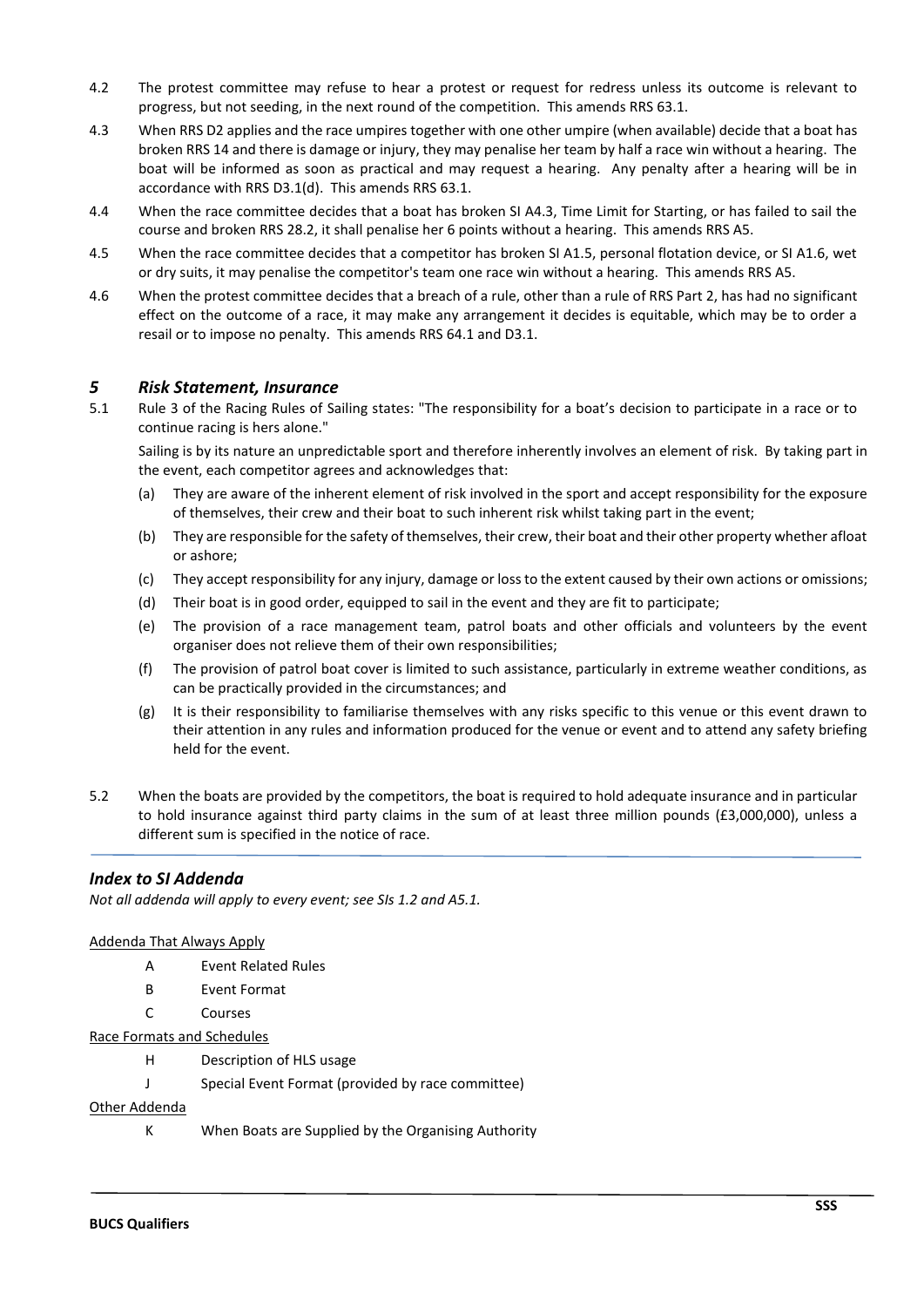## **Addendum A**

Event Related Rules

## **Event:**

| Section 1:       | <b>Additional Rules</b>                                                                                                                                                      |     |
|------------------|------------------------------------------------------------------------------------------------------------------------------------------------------------------------------|-----|
| A1.1             | Races will be umpired. RRS D2 applies.                                                                                                                                       | Yes |
| A1.2             | RRS D1.1(d), Arm Signals when RRS 20 applies, is deleted.                                                                                                                    | Yes |
| A1.3             | A boat capsized after her starting signal, so that her masthead is in the water, shall retire<br>promptly.                                                                   | Yes |
| A1.4             | Provided the flag remains on the buoy there shall be no penalty when a boat touches any part<br>of a flag which does not surround the staff of a mark. This amends RRS 44.1. | Yes |
| A <sub>1.5</sub> | An adequate personal flotation device shall be worn at all times whilst afloat.                                                                                              | Yes |
| A1.6             | Wet or dry suits shall be worn at all times when afloat.                                                                                                                     | Yes |

#### *Section 2: Communications with Competitors*

A2.1 NOTICES TO COMPETITORS

Notices to competitors will be posted on the official notice board or at an alternative location specified at the competitors briefing.

A2.2 CHANGES TO SAILING INSTRUCTIONS

Changes to these SIs will be signalled by displaying Flag L on the official notice board or at an alternative location specified at the competitors briefing. Such changes will be posted on the official notice board not less than 10 minutes before the warning signal of the first affected race.

A2.3 SIGNALS MADE ASHORE

Signals made ashore will be displayed on the official notice board or at an alternative location specified at the competitors briefing.

### *Section 3: Courses, Marks, Starting & Finishing Lines, Obstructions and Time Limits*

A3.1 RACING AREA

The racing area will be the main sailing area of each venue, close to the clubhouse, or otherwise specified at competitors briefing.

A3.2 COURSE

The course will be an Inverted 'S' course C1 as described in SI Addendum C.

A3.3 MARKS

The marks of the course will be described during the competitors briefing on Saturday morning before racing.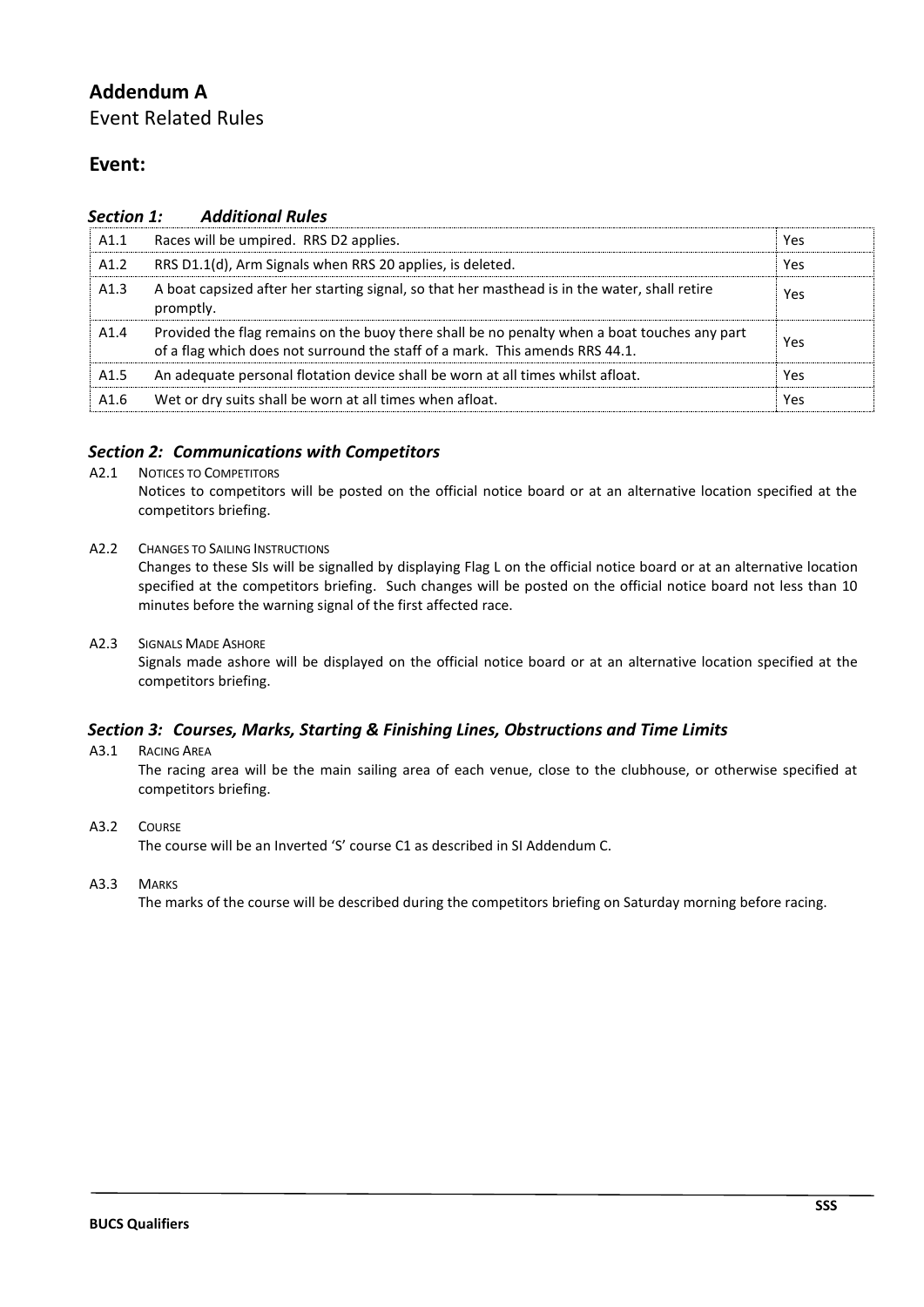#### A3.4 MOVING MARKS

The race committee may move marks of the course at any time. RRS 33 will not apply.

#### A3.5 OBSTRUCTIONS

The following areas are defined as obstructions: shallow areas, pontoons and any other valid obstruction as described at the competitors briefing on Saturday morning before racing.

#### A3.6 STARTING LINE

The starting line will be between the mast of a committee boat and a starting mark. If this is different due to differing location and provision of committee boat, the 'mast' or starboard end of the line will be defined in the competitors briefing.

#### A3.7 FINISHING LINE

The finishing line will be between the mast of a committee boat and a finishing mark. If this is different due to differing location and provision of committee boat, the 'mast' or starboard end of the line will be defined in the competitors briefing.

#### A3.8 TIME LIMITS

The time limit for each race shall be 30 minutes. Boats that fail to finish within 10 minutes after the first boat finishes will be scored DNF. This amends RRS 35.

#### *Section 4: Starting Procedure*

#### A4.1 STARTING SIGNALS

Races will be started by using the signals and timing selected in the following table. Times shall be taken from the start of each sound signal; the failure of a visual signal shall be disregarded. This amends RRS 26.

| <b>EVENT SYSTEM</b> |                                   |            |                                  |  |
|---------------------|-----------------------------------|------------|----------------------------------|--|
| Signal              | Timing                            | Sound      | Alternative visual signals       |  |
|                     | Minutes before<br>starting signal |            | <b>Battens or Coloured Flags</b> |  |
| Warning             | 3                                 | <b>One</b> | 3 displayed                      |  |
| Preparatory         | 2                                 | One        | 2 displayed                      |  |
| One-minute          |                                   | One        | 1 displayed                      |  |
| <b>Starting</b>     | O                                 | <b>One</b> | None or<br>3 displayed           |  |

Attention may be drawn to an imminent warning signal by a series of short sound signals.

#### A4.2 RECALL SIGNALS

When a boat is subject to RRS 29.1, flag X need not be displayed for more than 1 minute after the starting signal; this amends RRS 29.1. The race committee may hail the sail numbers or the total number of premature starters.

#### A4.3 TIME LIMIT FOR STARTING

A boat shall not start more than 2 minutes after her starting signal.

#### A4.4 GENERAL RECALL

After a general recall, succeeding races may be delayed for the recalled race. Attention is drawn to SI 3.4.

#### *Section 5: Addenda and Local Rules*

#### A5.1 RULES IN SI ADDENDA

The rules in the following SI addenda apply throughout the event:

| Addendum K | When Boats are Supplied by the Organising Authority | Yes |
|------------|-----------------------------------------------------|-----|
|------------|-----------------------------------------------------|-----|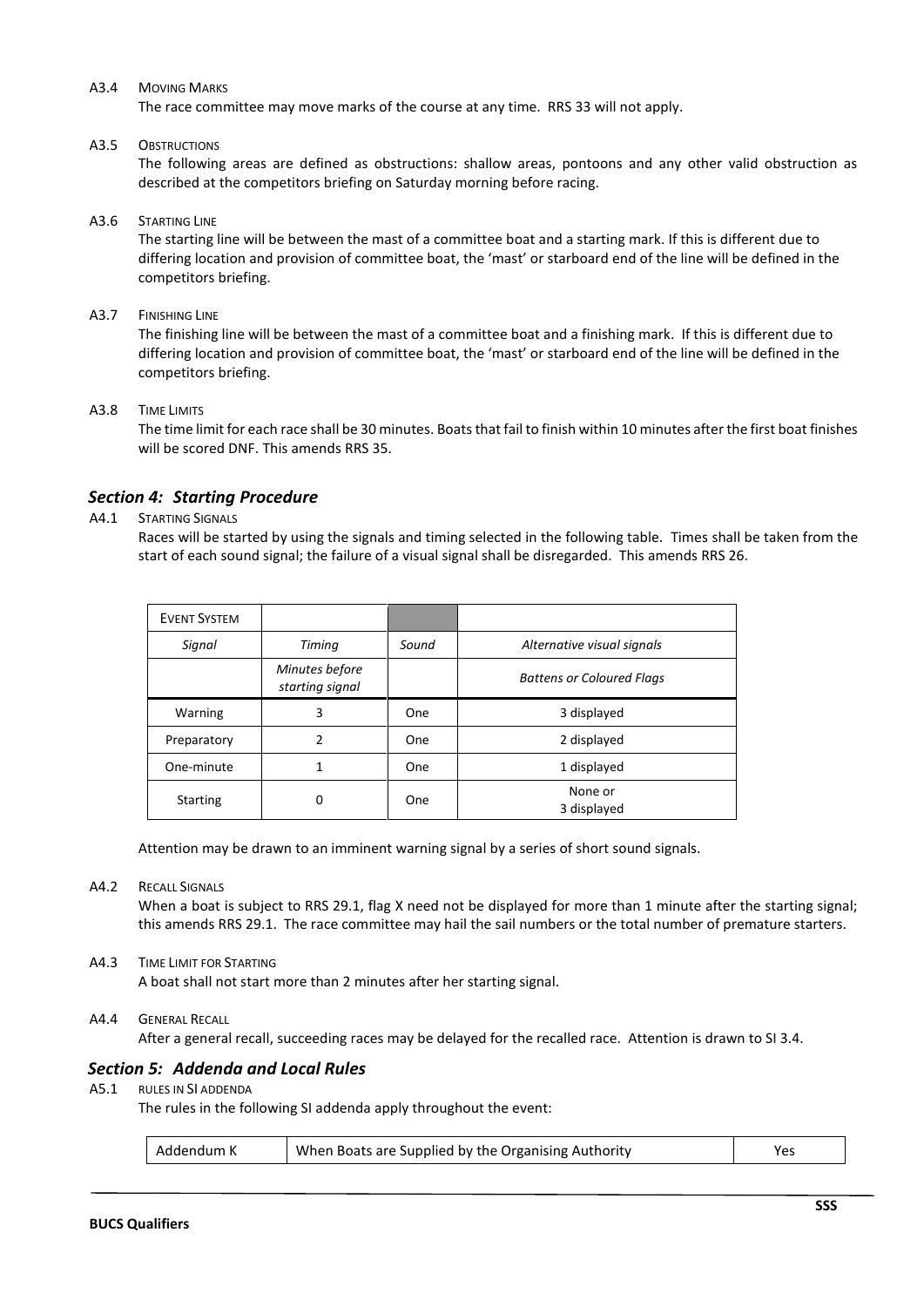#### A5.2 LOCAL RULES

The following local rules also apply: any local rules will be highlighted at the competitors briefing.

# **Addendum B**

## Event Format

The format for each stage of the event shall be selected from the following standard formats, or from an Addendum J provided by the race committee and included with these sailing instructions. The specified addendum for each format contains the necessary race schedules, or procedures to create the schedules, together with rules which shall apply for scoring and breaking ties.

Each stage of an event may use a different format. The race committee may change the format as provided in SI 3.1.

| Code         | <b>Description</b>                      | <b>Format Rules</b>      |
|--------------|-----------------------------------------|--------------------------|
| Groups       | Round-robin(s) in groups                | RRS D4 and<br>Addendum E |
| Random       | Random pairs (2-boat teams only)        | Addendum F               |
| <b>Swiss</b> | Swiss league                            | Addendum G               |
| <b>HLS</b>   | <b>HLS</b> league                       | Addendum H               |
| <b>RC</b>    | Other format provided by race committee | Addendum J               |
| КO           | Knock-out                               | RRS D4                   |

For a stage in Groups, any change to the percentage in RRS D4.2(b) shall be stated.

When the format includes a Knock-Out stage, the method of qualification for the Knock-Out stage shall be stated.

For a Knock-Out stage, the number of race wins required to win a match shall be stated, as RRS D4.6. However, if not stated the winner shall be the first team to score two race wins.

The intended format is

| <b>Stage</b>  | <b>Format Code</b> | <b>Additional Rules</b>                                                                   |
|---------------|--------------------|-------------------------------------------------------------------------------------------|
| 1             | RC                 | 2 'even' pools, seeded by university. Pool stage                                          |
| $\mathcal{P}$ | RC                 | Play-offs for leagues based on stage 1 results                                            |
| 3             | RC                 | 4 leagues based on stage 1 and 2 results; Platinum, Gold,<br>Silver, Bronze. League stage |
| 4             | <b>RC</b>          | Play-offs for leagues in stage 5 based on stage 3 (or 5,<br>when repeated) results        |
| 5             | RC                 | 4 leagues based on stage 3 and 4 results. League stage                                    |
| 6             | RC                 | Repeat Stages 4 and 5                                                                     |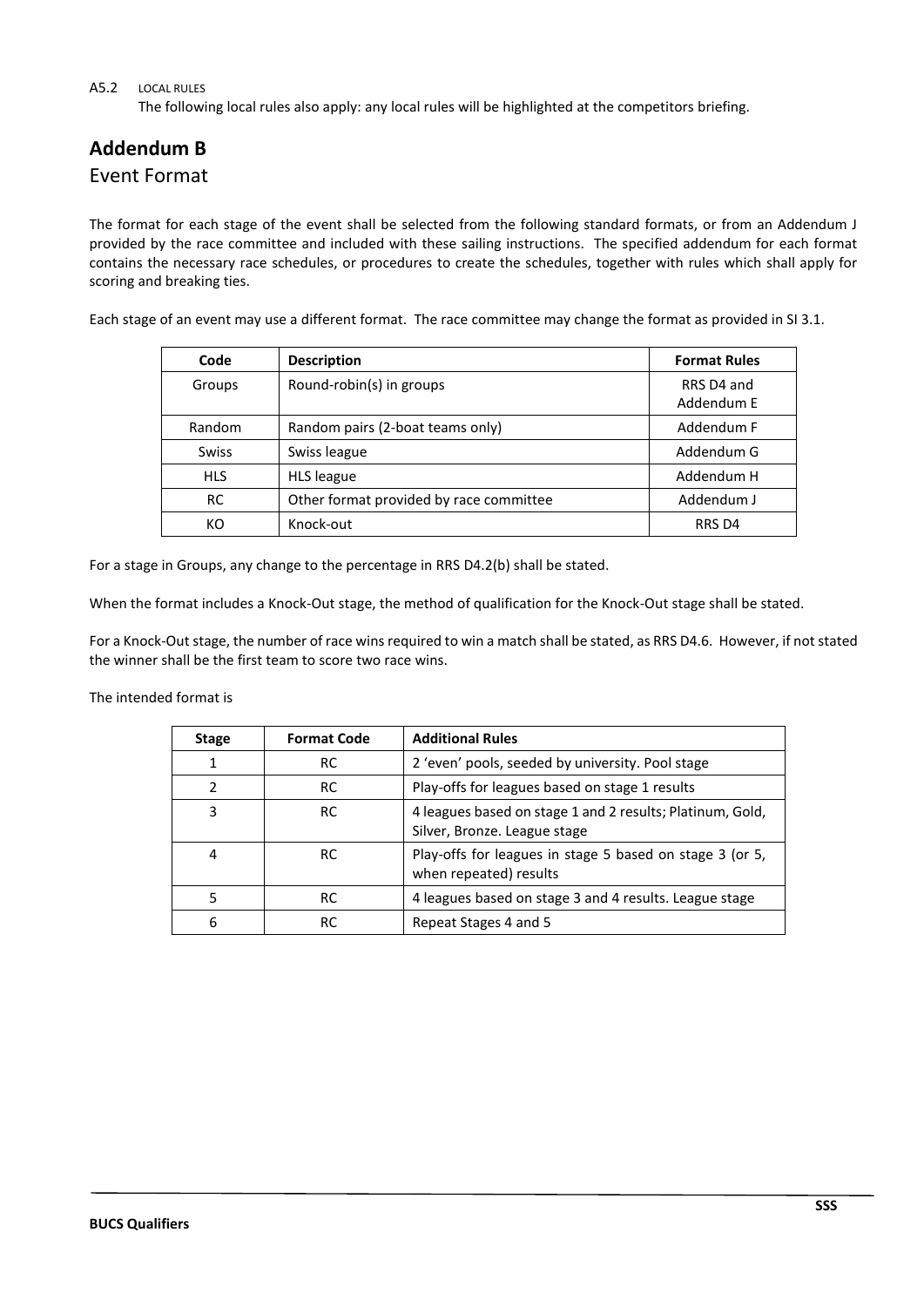## **Addendum C** Courses

#### C1 INVERTED 'S' COURSE

*This is the standard team racing course for multi-team dinghy events. In most conditions it enables rolling starts at 3-minute intervals.*



Start, round marks 1 then 2 to starboard, round marks 3 then 4 to port, Finish

#### C2 RECTANGULAR COURSE

*This course is suitable for simultaneous races provided the last start of a sequence is before any boat in the first start completes a round.*



Start, round marks 1, 2, 3 and 4 in order, then cross the start/finish line.

Round all marks to: Port / Starboard

Number of laps: 1 / 2 / 3 / 4 OR As shown on the committee boat.

#### C3 OTHER COURSE

As displayed on the official notice board.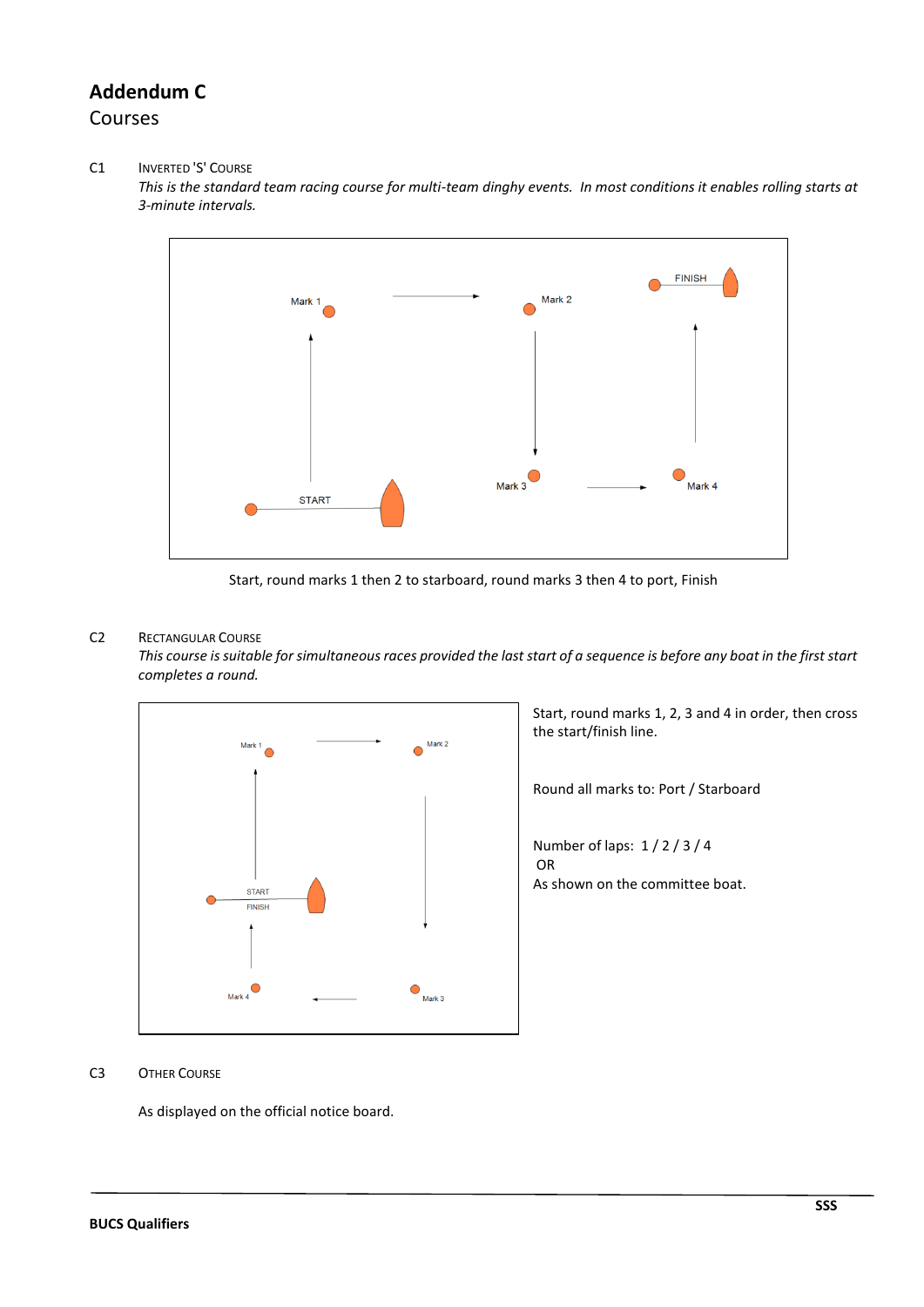## **Addendum J**

## Special Event Format

- J1. Stage 1 (see addendum B for staging details): teams shall be assigned to one of two pools by the race committee based on the performance of their respective universities in the most recent relevant competitions. Pool allocation shall not be grounds for redress, this amends RRS 62.1.
- J2. In stage 1 each team is scheduled to race against every other team in their pool. Teams shall be scored in accordance with RRS D4.1 to D4.5 inclusive.
- J3. Following completion of stage 1 and stage 2 teams shall be assigned to four leagues as follows in the table, with the exception of teams entered in accordance with NoR 5.4(e) (not eligible to proceed to Playoffs or Finals). Where ineligible teams should be placed in the Platinum or Gold leagues they will be assigned to the Silver league and eligible teams in the same pool move up a place i.e. 6<sup>th</sup> in pool A becomes 5<sup>th</sup> in pool A. The team elevated must have belonged to the same stage 1 pool as the demoted ineligible team. The demoted team replaces the 6<sup>th</sup> placed team in their pool.

| <b>Platinum League</b>       | <b>Gold League</b>           | <b>Silver League</b>                 | <b>Bronze League</b>                |
|------------------------------|------------------------------|--------------------------------------|-------------------------------------|
| 1 <sup>st</sup> Place Pool A | 3rd Place Playoff Loser      | 6 <sup>th</sup> place Pool A         | 8 <sup>th</sup> Place Playoff Loser |
| $1st$ Place Pool B           | 4 <sup>th</sup> Place Pool A | 6 <sup>th</sup> place Pool B         | 9 <sup>th</sup> Place Pool A        |
| 2 <sup>nd</sup> Place Pool A | 4 <sup>th</sup> Place Pool B | 7 <sup>th</sup> Place Pool A         | 9 <sup>th</sup> Place Pool B        |
| 2 <sup>nd</sup> Place Pool B | 5 <sup>th</sup> Place Pool A | 7 <sup>th</sup> Place Pool B         | 10 <sup>th</sup> Place Pool A       |
| 3rd Place Playoff Winner     | 5 <sup>th</sup> Place Pool B | 8 <sup>th</sup> Place Playoff Winner | 10 <sup>th</sup> Place Pool B       |

- J4. Stage 2 takes place if required. Playoffs are scheduled to complete the table in SI J3. The winner of the playoff shall race in the higher league and the loser shall race in the lower league in the next stage (stage 3). Teams ranked in 3<sup>rd</sup> place in the pools playoff against each other. Teams ranked in  $8<sup>th</sup>$  place in the pools playoff against each other.
- J5. Stage 3 and stage 5 are considered league stages, this definition is relevant for series ranking.
- J6. Teams shall be ranked within each league in accordance with RRS D4.3 and RRS D4.4.
- J7. During league stages each team shall be scheduled to race every other team in their league. Upon completion of a league stage the lowest ranked team in each league shall playoff against the highest ranked team in the league below. The winner of the playoff shall race in the higher league and the loser shall race in the lower league for the next league stage. Where the top ranked silver team has had their entry accepted in accordance with NoR 5.4(e) (not eligible to proceed to Playoffs or Finals) then the next ranked eligible team shall compete in the gold/silver playoff unless the next eligible team is ranked bottom of the silver league or in the bronze league in which case there shall be no gold/silver playoff.
- J8. Playoffs shall be first to one race win and may be used for the purposes of tie-breaks.
- J9. The race committee intends to run as many league stages as possible to constitute the series but may terminate the series at any point as per RRS D4.2.
- J10. A new league stage shall not start after 12:00 on the final day of the final league weekend.
- J11. Following completion of the league stage(s) teams shall be ranked in the following order for the series:
	- a) The highest number of Platinum race wins
	- b) The highest number of Platinum appearances
	- c) The highest number of Gold race wins
	- d) The highest number of Gold appearances
	- e) The highest number of Silver race wins
	- f) The highest number of Silver appearances
	- g) The highest number Bronze race wins

The results from the initial pools stage shall not be used to rank teams for the series after a league stage has been completed but may be used to split ties. This amends RRS D4.3

- J12. Ties shall be broken in accordance with RRS D4.4 and RRS D4.5 considering stage 1 and all league stages sailed to completion.
- J13. If stage 3 is not completed i.e. no **league stage** has been completed, then series ranking is to be determined as follows:

Team are ranked by win % in each pool of stage 1, teams entered under NoR 5.4(e) are arbitrarily ranked at the bottom of their pool ranking. Progression to BUSA Finals and Playoffs is then determined as follows:

- a) The top two ranked teams in each pool qualify for finals.
- b) The third ranked team in each pool qualify for playoffs.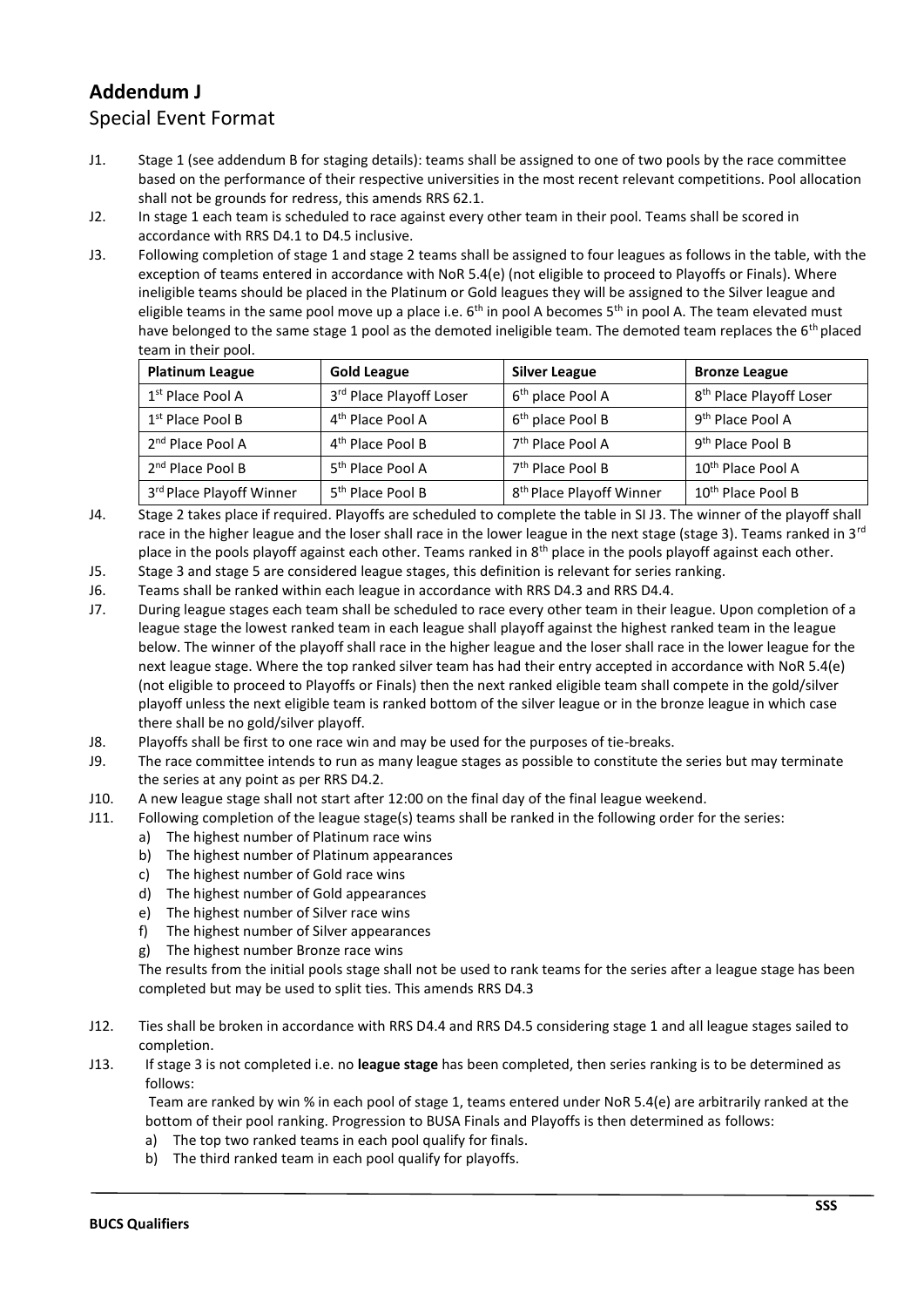- c) The fourth ranked teams in each pool are compared by win %, the team with the higher win % progresses to playoffs.
- d) Ties within an individual pool shall be broken in accordance with D4.4
- e) Ties between teams in different pools can be broken in the following order:
	- 1. The highest number of race wins between the tied teams in any completed races after stage 1.
	- 2. Number of race wins in any completed races after stage 1 if both teams have completed an equal number of races.
	- 3. Race win % including any races sailed by the tied teams after stage 1.
	- 4. if possible, otherwise a game of chance
- J14. There shall be no playoffs following completion of the final league stage, sail-offs are permitted if required.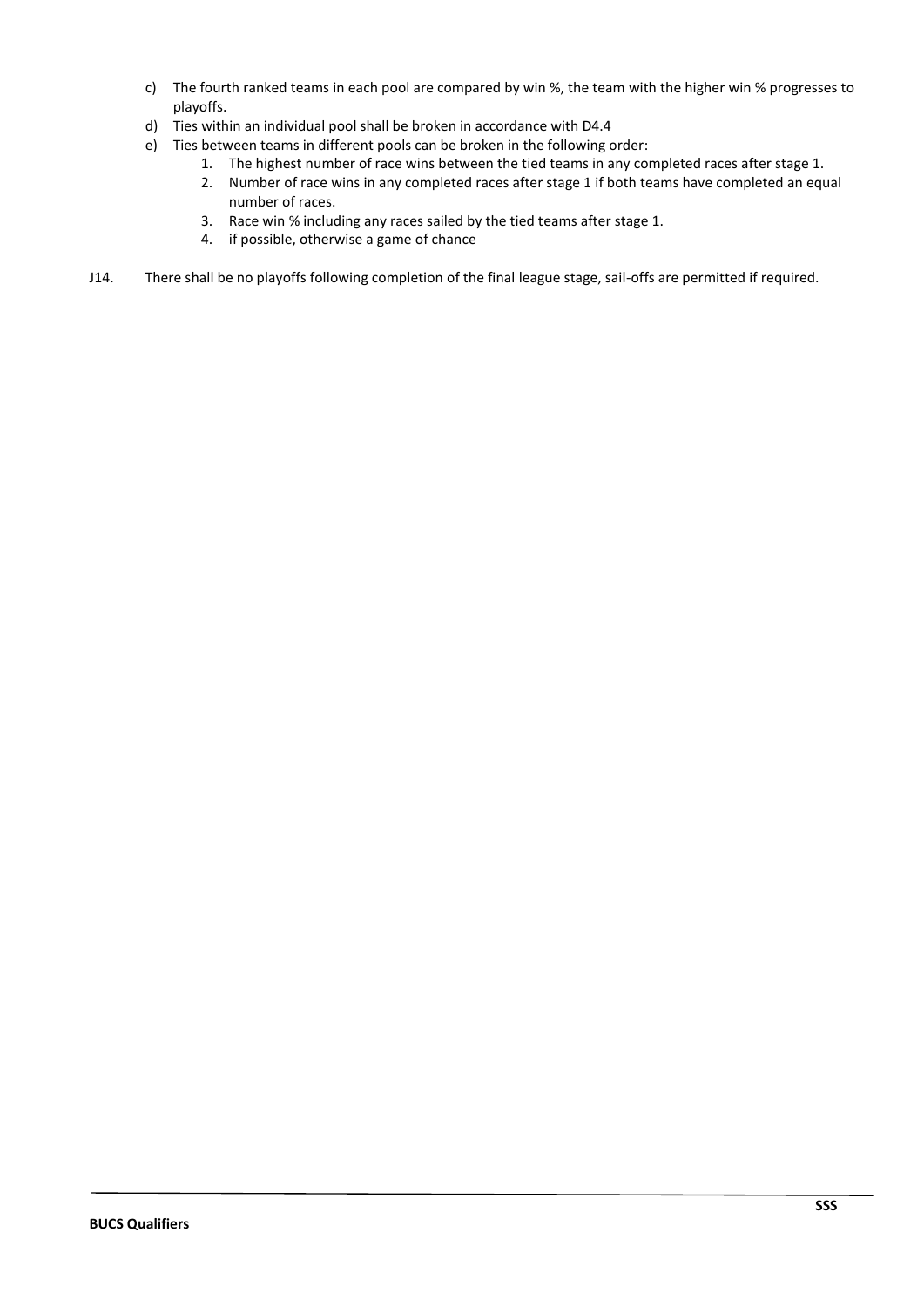## **Addendum K** When Boats are supplied by the Organising Authority

- K1 For each race, the race committee will allocate boats to the participating teams.
- K2 Spinnakers, trapezes and the gear specifically provided for the utilisation of these shall not be used, unless permitted in the sailing instructions.
- K3 Standing rigging shall not be altered nor any gear removed without the permission of the race committee.

#### K4 BREAKDOWNS

- (a) When a supplied boat suffers a breakdown, RRS D5 applies.
- (b) Competitors are responsible for inspecting their boats before racing.
- (c) Competitors shall report any defects, damage or breakdown to the race committee at the first reasonable opportunity.
- *(d) Should a team find any damage when checking their boat before racing, the cost of such damage will be put upon the previous team, unless challenged by the organising authority or race committee.*
- (e) When to continue racing after damage a breakdown risks further damage to the boat, she shall retire immediately.

#### K5 CONTINUITY

- (a) Before starting and after finishing or retiring, boats shall sail to minimise any delay to the race schedule and without interfering with any race in progress.
- (b) A boat shall remain the responsibility of the team until handed over to the race committee or the next team to use that boat. Boats shall be handed over as empty of water as practical and in racing trim.